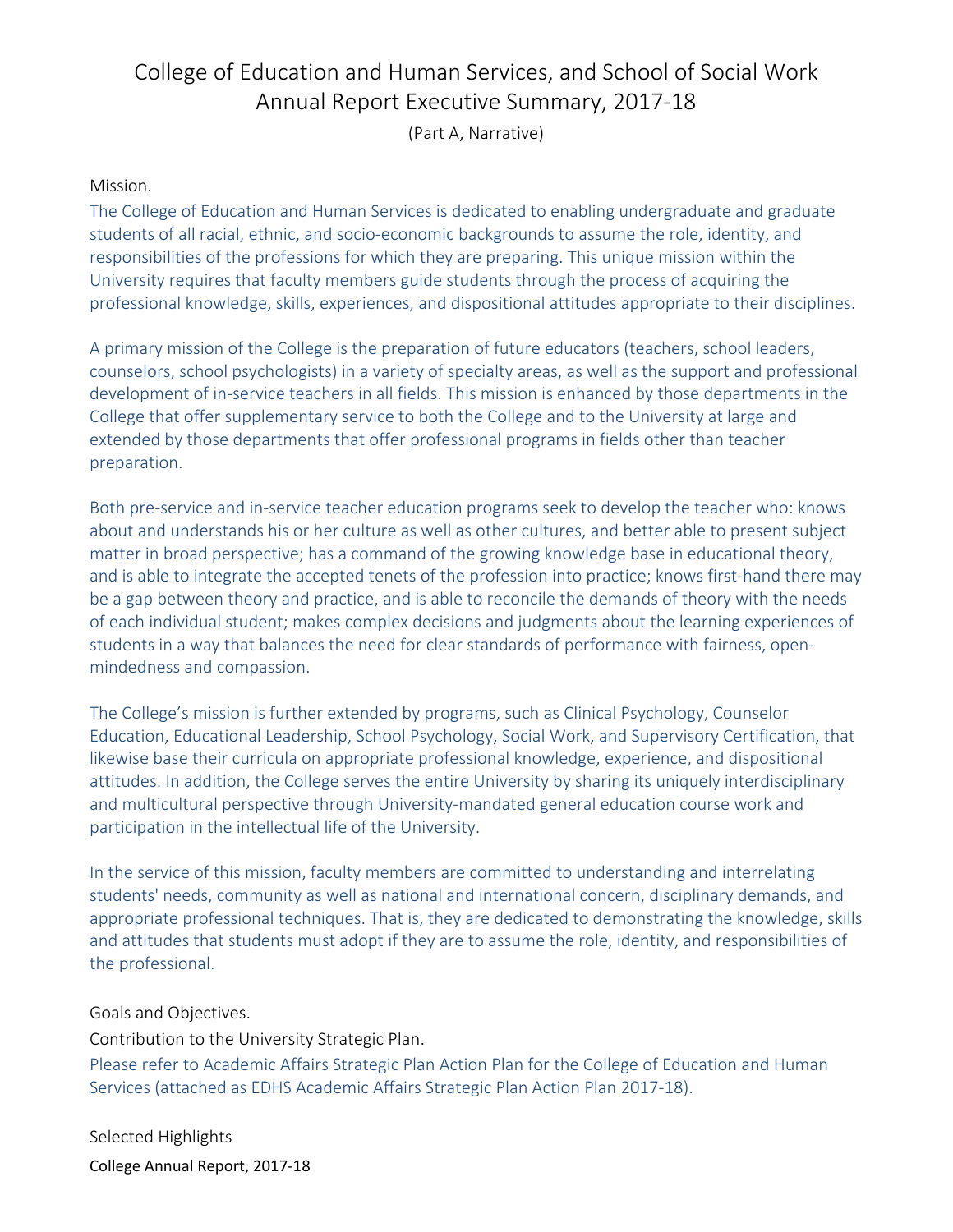## Enhancements to program curriculum, student achievement of learning outcomes, or other program improvements

- The Department of Early, Middle, and Exceptional Education is expanding their clinical experiences organized in the PDE Four Stages of Field Experience to include year-long teacher residency Professional Development Schools. The department has created a PDS Committee that is working to develop more school partners to work with our faculty and teacher candidates. We currently are now working with five core school districts for the 2018‐2019 school year. The goal is to provide all of our teacher candidates with this type of clinical practicum for all of our programs. This will require untiring work on the part of faculty and the department in the development of the PDS initiative.
- The Department of Early, Middle, and Exceptional Education is Revamping of the master's degree in early childhood education to include a non‐certification strand to accommodate international students and others not seeking certification.
- The Department of Wellness and Sport Sciences worked with the dean during the Spring 2018 to complete a feasibility study on the development of a B.S. in Sports Management.
- The Department of Wellness and Sports Sciences has a newly proposed dual-degree program at the master's level links our M.Ed. in Sports Management with the M.S. in Social Work: Sport Social Work
- Social Work launched the online BSW degree completion program.
- Social Work created and launched a social justice minor.
- Social Work began a post graduate certificate in the expressive arts.
- Social Work developed a human services management certificate.

## Select Special Events or Programs

- 29<sup>th</sup> Annual Anna Funk Lockey Lecture Our speaker was Dr. Paul Gorski, Associate Professor of Integrative Studies and Coordinator of Social Justice and Human Rights Programs at George Mason University. He spoke on the topic of Reversing the "Poor" Thinking on Poverty: How Most Anti‐Poverty Initiatives Are Designed to Fail and How to Begin Thinking More Justly.
- Dr. Feelgood: The Ethical Dilemma of Opioid Prescriptions. Documentary Screening and Panel Discussion.
- Localized Approaches to the Opioid Epidemic was the title of a conference held November 1, 2017 at the Millersville University Ware Center. The keynote speaker for the conference was Senator Vincent Hughes of Pennsylvania's 7th Senate District. He spoke of efforts to solve this ongoing public health crisis.
- 5th Annual Learning Institute Global Well-Being and Social Change Conference Wellness in our Global Community: Clarifying Definitions, Providing Opportunities, Protecting Rights. The keynote speaker was Sara (Sally) S. Bachman, Ph.D., Paul Farmer Professor at the Boston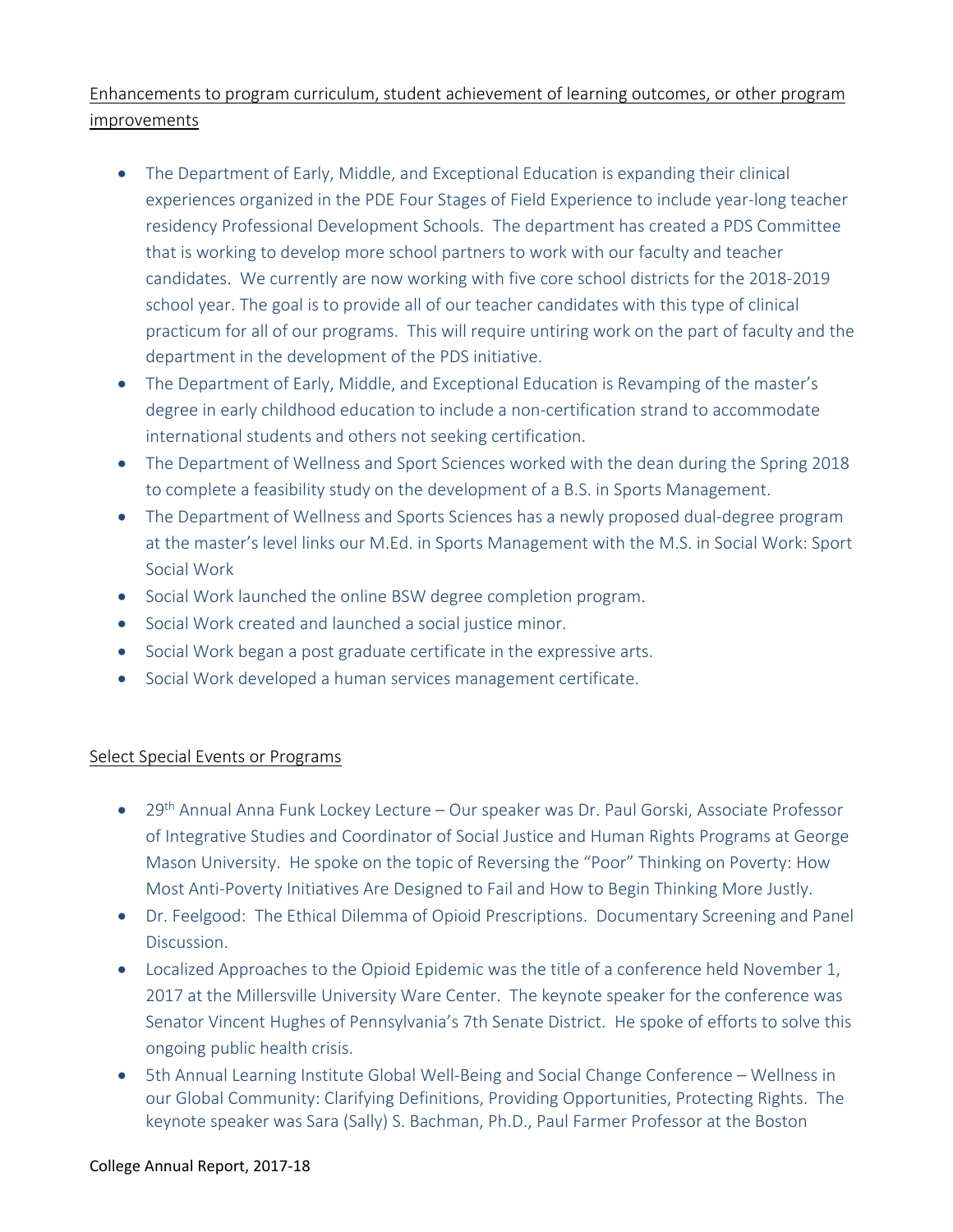University School of Social Work and Research Professor in the Department of Health Law, Policy and Management at the Boston University School of Public Health.

- 2<sup>nd</sup> Annual National Symposium on Educational Leadership and Poverty The keynote speaker was Dr. David Volkman, Executive Deputy Secretary, Pennsylvania Department of Education. This was a symposium produced in conjunction with the doctoral program in educational leadership.
- <sup>o</sup> 6<sup>th</sup> Annual Millersville University Social Studies Conference. Several panels with local teachers, experts, and intellectuals, provide excellent advice and inspiration for the future.
- Millersville University Disability Pride Day
- Disability Film Festival Offerings
	- o October 17, 2017 An Evening of Short Films
	- o February 7, 2018 Me Before You
	- o February 10, 2018 Beyond Measure
	- o March 7, 2018 2e twice exceptional
	- o April 16, 2018 Defiant Lives

## Select Special Faculty Achievements

- Nanette Dietrich, EDFN, 2018 Millersville University of Pennsylvania, Distinguished Civic Leadership Award
- Ann Gaudino, EDFN, Appointed Co-Editor, International Education Research Journal.
- Gordon Nesbitt, WSSD, NIRSA Annual Regional Service Award for the significant contributions to develop the student leadership resources within the association as a member of the NIRSA Leadership Commission, March, 2018.
- Jeff Wimer, WSSD, invited to join the Board of Directors of Compass Mark, a local non-profit whose mission is to reduce the incidence, prevalence, and consequences from addiction to alcohol and other drugs.
- Karen Rice, SOWK, Journal Reviewer of the Year, the Journal of Baccalaureate Social Work.
- Charlton Wolfgang EMEE, Outstanding Educator of the Year, Pennsylvania Association for Gifted Education.
- Andrew Bland, PSYC, Alumni Award for Outstanding Contributions to Humanistic Psychology, University of West Georgia Psychology 5oth Anniversary Reunion and Conference.
- Laurie Hanich, EDFN, appointed as a principal member of the Institute of Education Sciences' Special Education Research Scientific Review Panel for a 3‐year term, spring 2017‐fall 2019. Served as panel chair for spring 2017 review panel.
- Dr. Marc Felizzi, SOWK, was appointed to the Council on Social Work Education's (CSWE) national committee that is working with the Association of Social Work Board (ASWB) to create a curriculum guide to assist faculty in teaching on the topic of licensing and regulation

## Student Achievements

● Tiffany Peruso was appointed as BSW Student Representative on NASW-PA Board of Directors. She offered perspective of the undergraduate social work students around practice issues.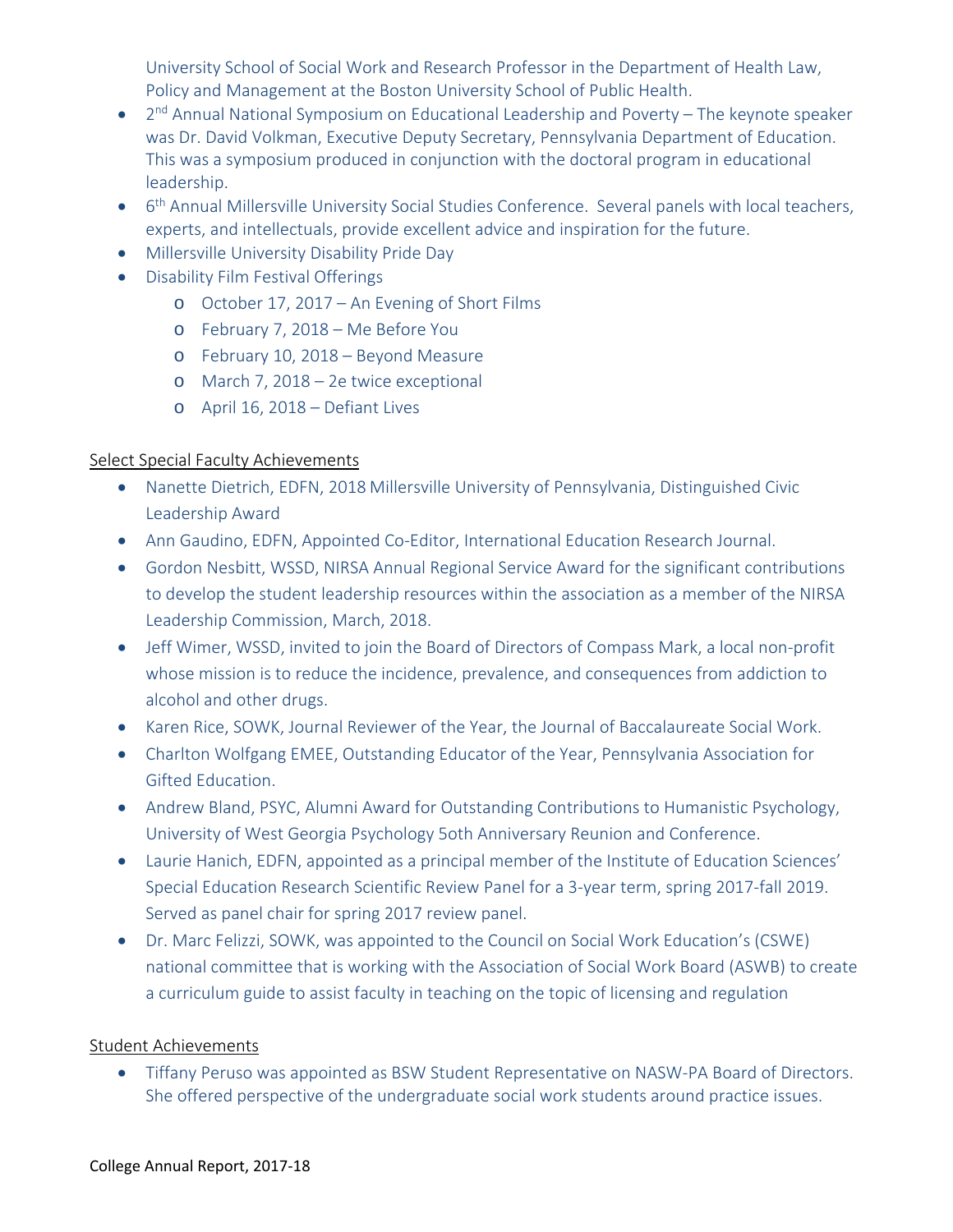- Kaitlyn Bistline, a Middle Level Education Grade 4-8 major with a concentration in Social Studies, is currently serving as the student member of the Millersville University Council of Trustees.
- John Tintera, a Special Education PK-8/Early Childhood Education PK-4 dual major was elected as President of the Millersville University Student Government Association in the first contested election for that office in a decade. During the 2017‐18 academic year, John was also a member of Student PSEA, chair of Millersville's PACE chapter, and a leader in the Pennsylvania Student Power Network.
- Katlyn Smith, a graduate student in the Leadership for Teaching and Learning program, and Stephanie Stine, a graduate student in the Clinical Psychology program, each served as an assistant editor for Volume 6, Issue 1 of Excellence in Education Journal.

#### Notable Alumni Achievements

- Patience Buckwalter, MSW '13, LSW, is an adjunct professor at Millersville University's School of Social and works in post‐adoption services for Bethany Christian Services. Patience led the development of the Grape Leaf Café, a pop-up restaurant venture that recently held its first official buffet featuring authentic Syrian cuisine. Patience funds the purchase of the ingredients, arranges for time in commercial kitchens, and reserves a place where the Grape Leaf Café can be held. Patience recruits cooks from the local Lancaster community of women refugees and immigrants, and because she pays all of the up-front costs, Patience guarantees the women their payment.
- Camille Hopkins, BSE‐Elem Ed and Early Childhood Ed '93, MED‐Elem Ed '99, MED‐Leadership for Teaching and Learning '04. Elementary Principal in the School District of Lancaster. She is recognized as a distinguished principal at the national level and works with the national Institute of school leadership (NISL) as a trainer. She provided the keynote address at the last graduation celebration for the Leadership for Teaching and Learning program in May 2018.
- Ashley Gleich, BS‐Biology '10, MED‐Sports Management '15, is working as a referee in the Women's National Basketball Association (WNBA). In addition, she works as a referee in the NBA G‐League.

## External Grants or Contracts Funded after July 1, 2017 (over \$5,000)

- 2017-2020. Dr. Nanette Dietrich, EDFN, Co-PI. Pennsylvania Environmental Literacy and MWEE Programming Capacity Building. Chesapeake Bay total project. \$298,877.
- 2017-2018. MU Migrant Education Program. Federal Migrant Education Program Grant, US Department of Education. \$2,640,626.
- 2018. Dr. Alex Redcay, SOWK, Compass Mark to help fund From Challenges to Choices: Creating Positive Change ‐ Rethinking Diversity Conference. \$5,000.
- 2018. Dr. Miriam Witmer and Dr. Jeff Wimer. Millersville University College Readiness Summer Academy: A new overnight enrichment program for underrepresented students in grades 9‐ 10. Funded by: School District of Lancaster GEAR UP-3 program. \$11,000.

#### Suggested Areas for Improvements

• Improvement is needed that will provide clarity in the way new program applications are routed internally through university governance and curriculum approval, COT approval, and preparation for PASSHE approval. With several changes being made to program approval at